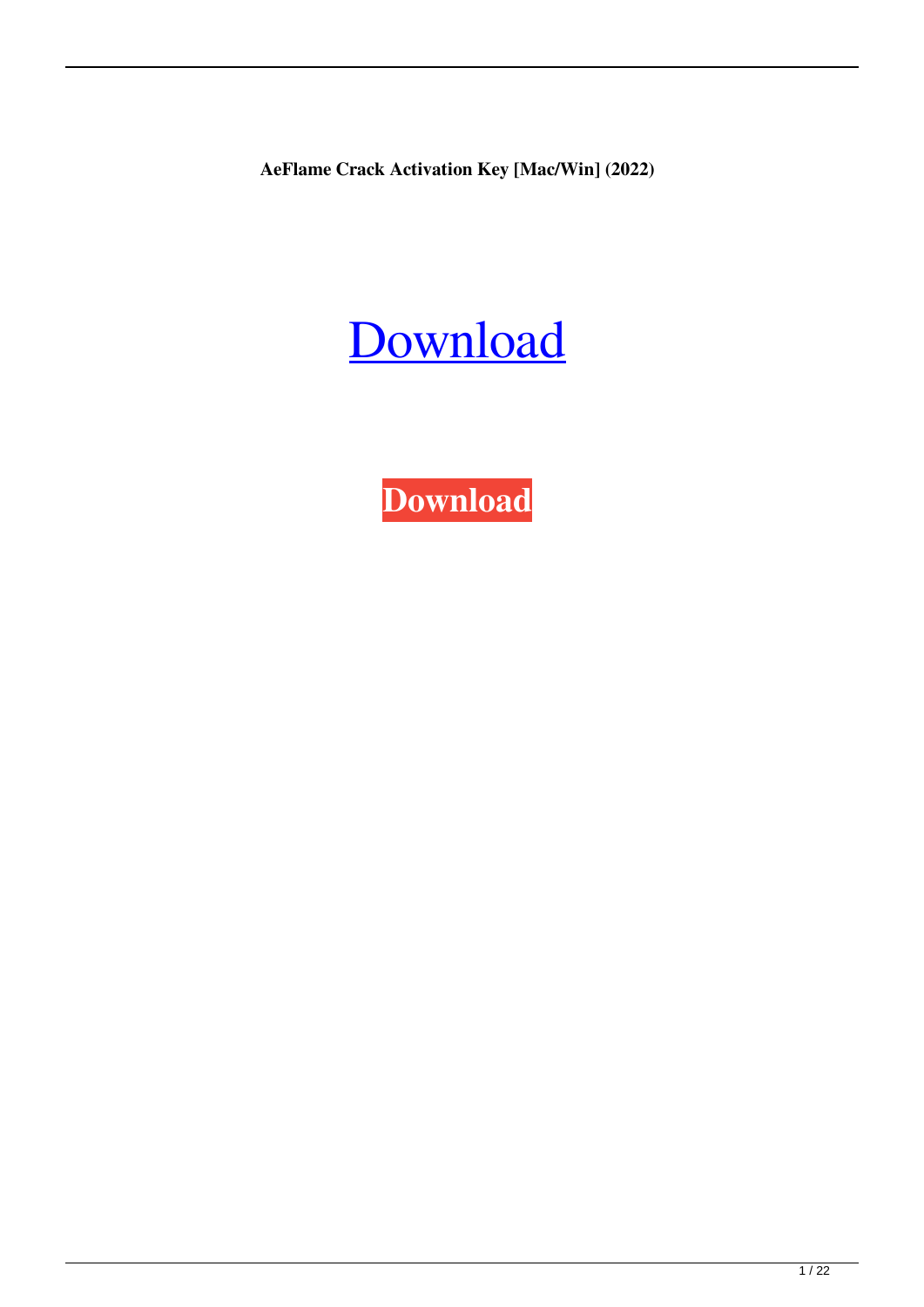• AE plugin. • No plug-ins required. • No advanced design required, just set your scene and render. • Includes pre-rendered tutorials so that you can get the hang of AeFlame quickly. • You can render the flame on a template with up to 16 layers and layers can be adjusted by using the AE controls. • Includes frame-byframe animation controls. • AE composition file included. • It is so easy to use that you can produce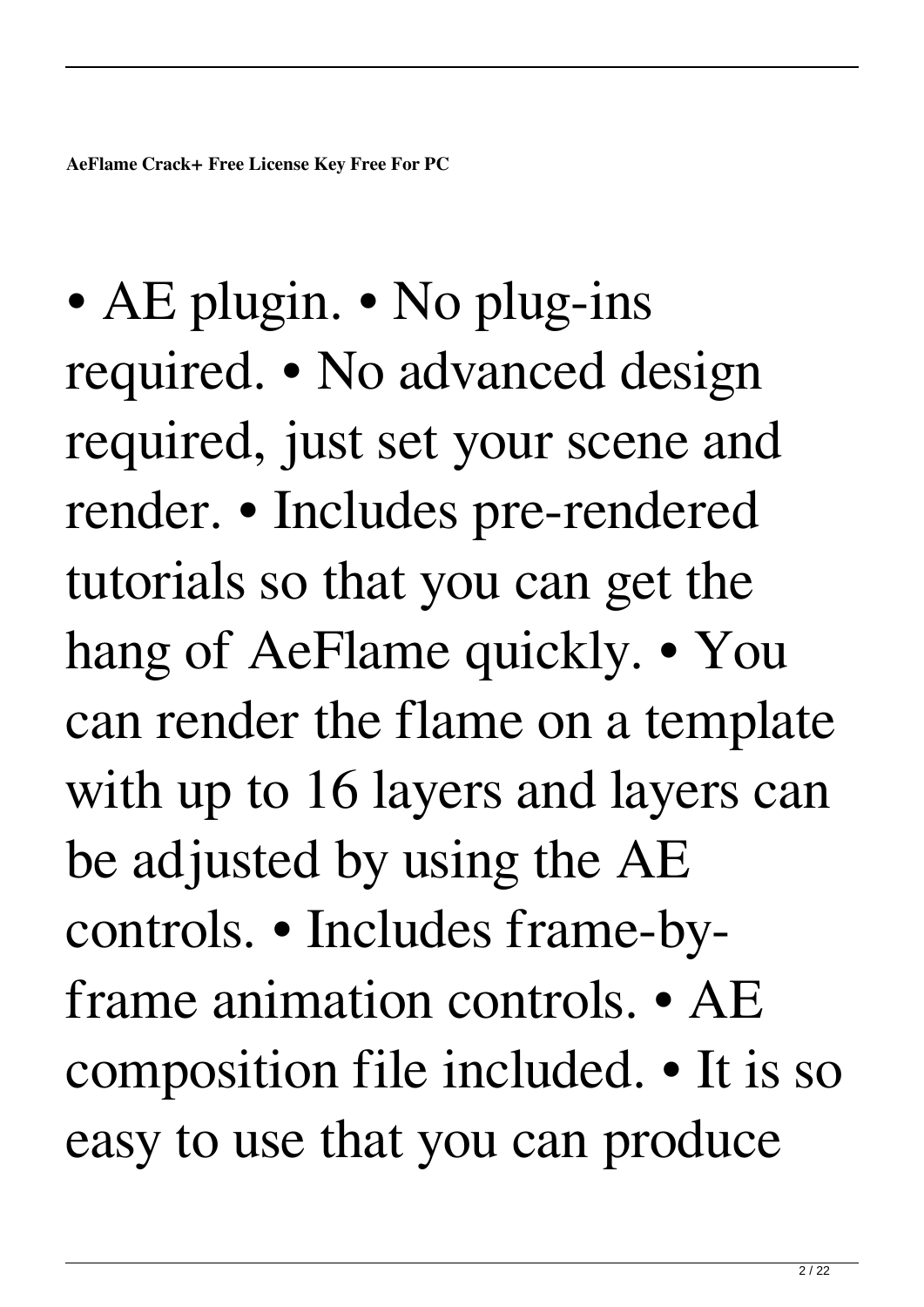stunning flames within minutes, not hours. • AeFlame is not merely a static template to render flames. It is so much more. It will allow you to design the fractal, and the way it is rendered. • Produces incredibly detailed layers. • You can edit the structure, add physics, rotate the layers, use several lens flares, duplicate layers, adjust the geometry. You can change the flames, use layers from the template. It is incredibly easy to use and you can create astonishing results in a matter of minutes. •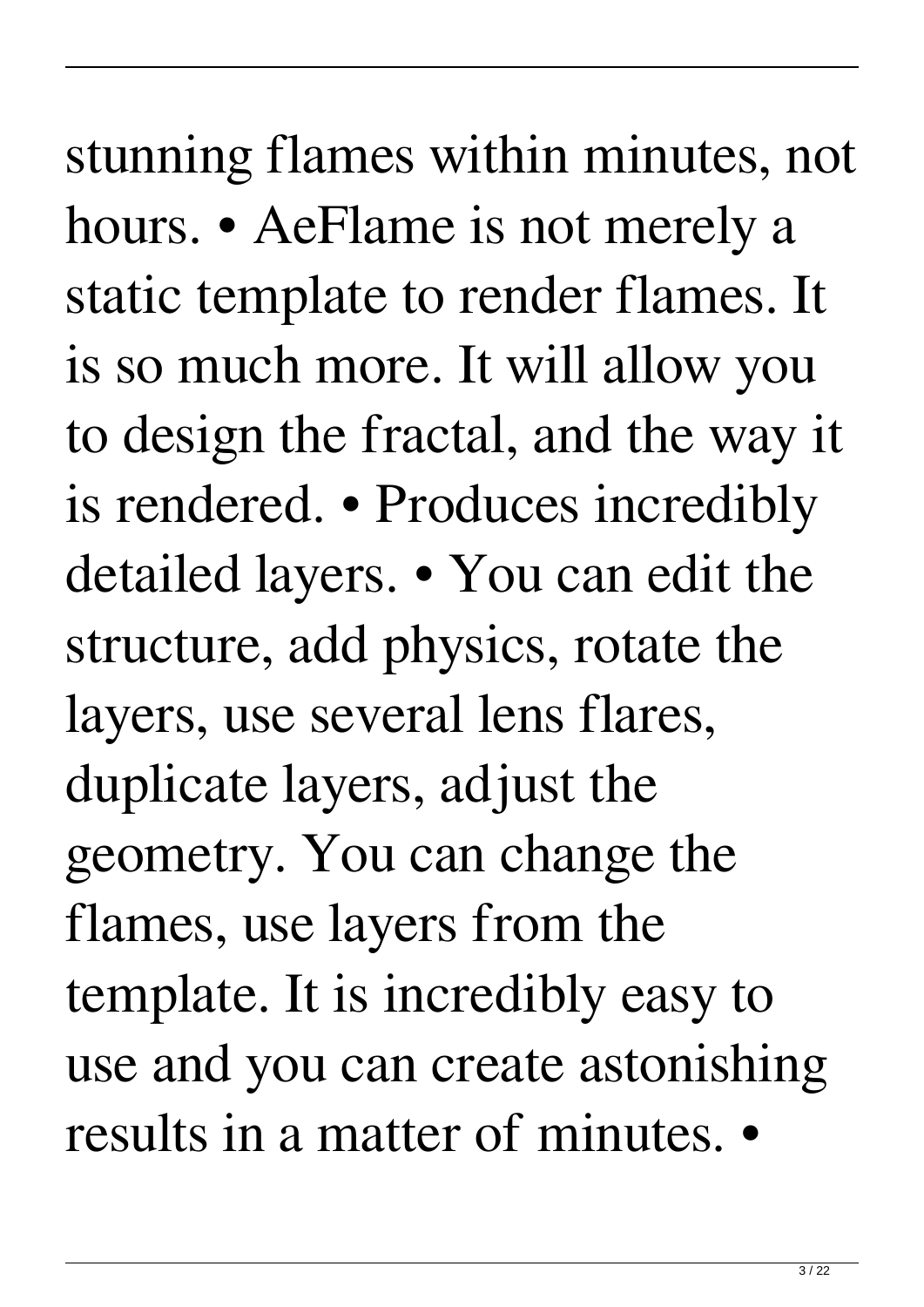Ideal for graphic artists and video editors. • It is capable of producing stunning, realistic flames in less than two minutes. • Rendered on 16 layers (not just 4 layers as standard in AE) so that you can easily adjust the fractal and make it look as though it is a real flame in your own composition. • No plugins required. • No advanced design required, just set your scene and render. • Includes pre-rendered tutorials so that you can get the hang of AeFlame quickly. • You can render the flame on a template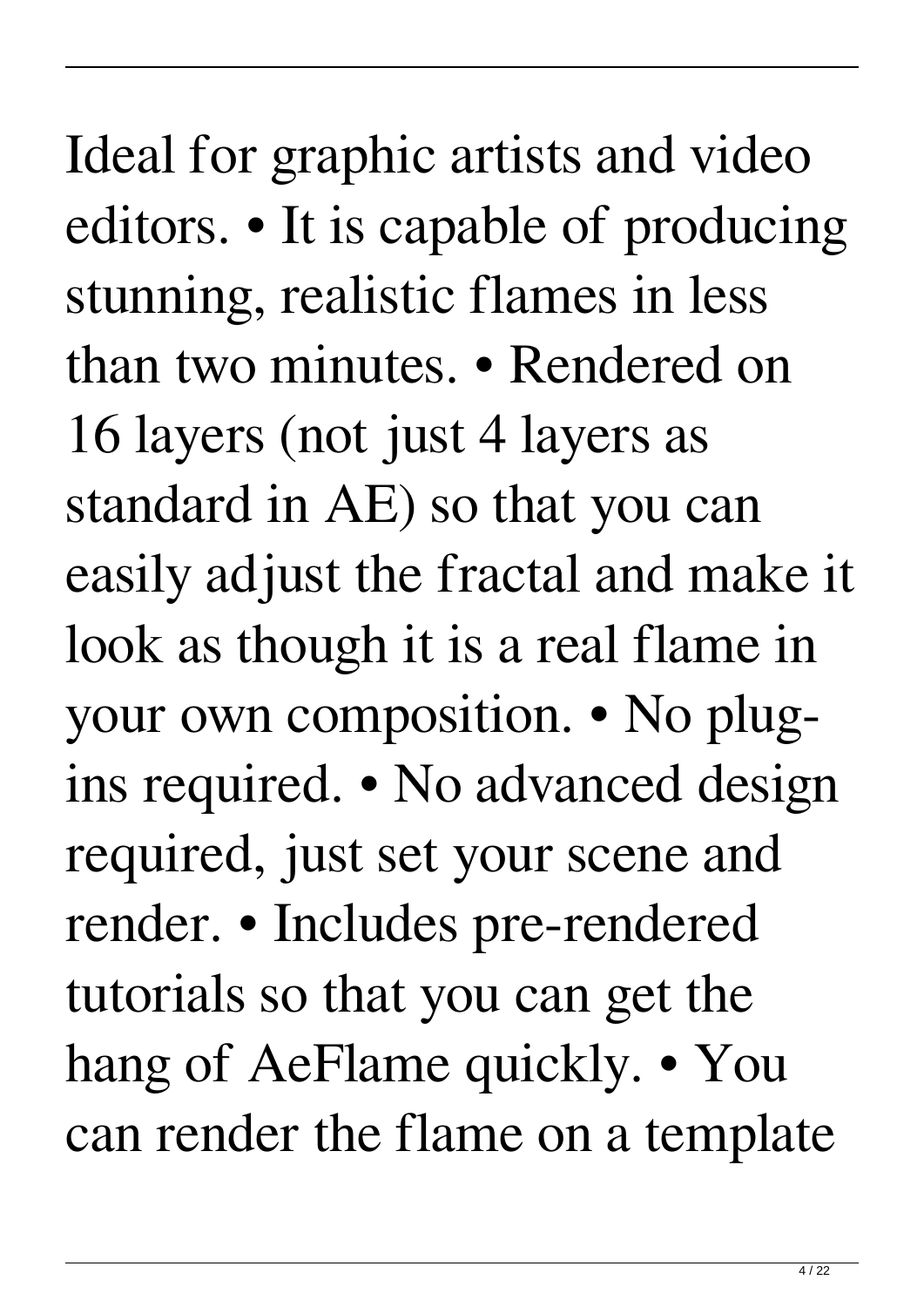with up to 16 layers and layers can be adjusted by using the AE controls. • Includes frame-byframe animation controls. • AE composition file included. • It is so easy to use that you can produce stunning flames within minutes, not hours. • AeFlame is not merely a static template to render flames. It is so much more. It will allow you to design the fractal, and the way it is rendered. • Produces incredibly detailed layers. • You can edit the structure, add physics, rotate the layers, use several lens flares,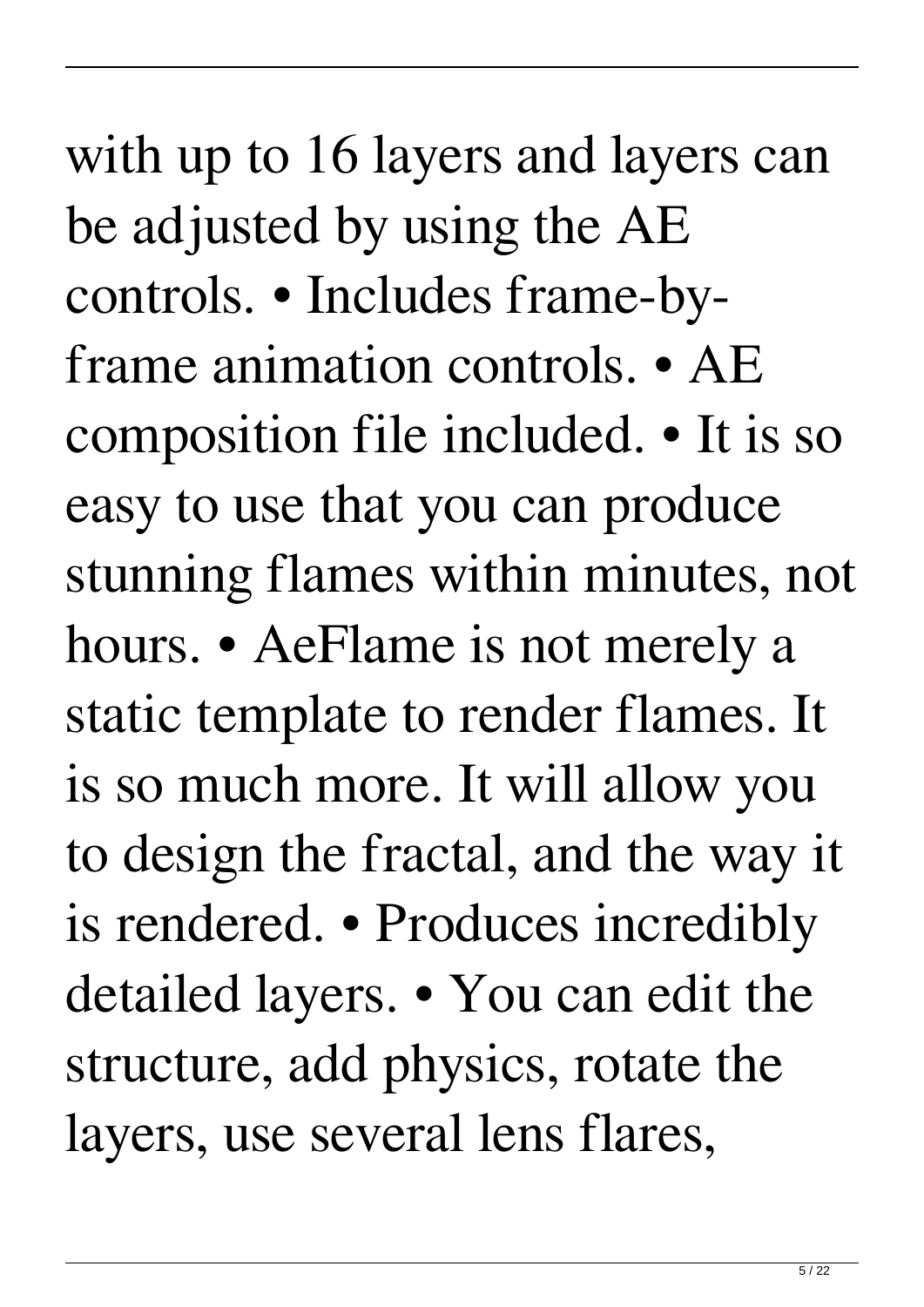duplicate layers, adjust the geometry. You can change the flames, use layers from the template. It is incredibly easy to use and you can create astonishing results in a matter of minutes. • Ideal for graphic artists and video editors. • It is capable of producing stunning, realistic flames

**AeFlame Crack Product Key Full**

--------------------------- 0. Alt+V= Toggle real-time mode, if enabled it will render a copy in real time 0.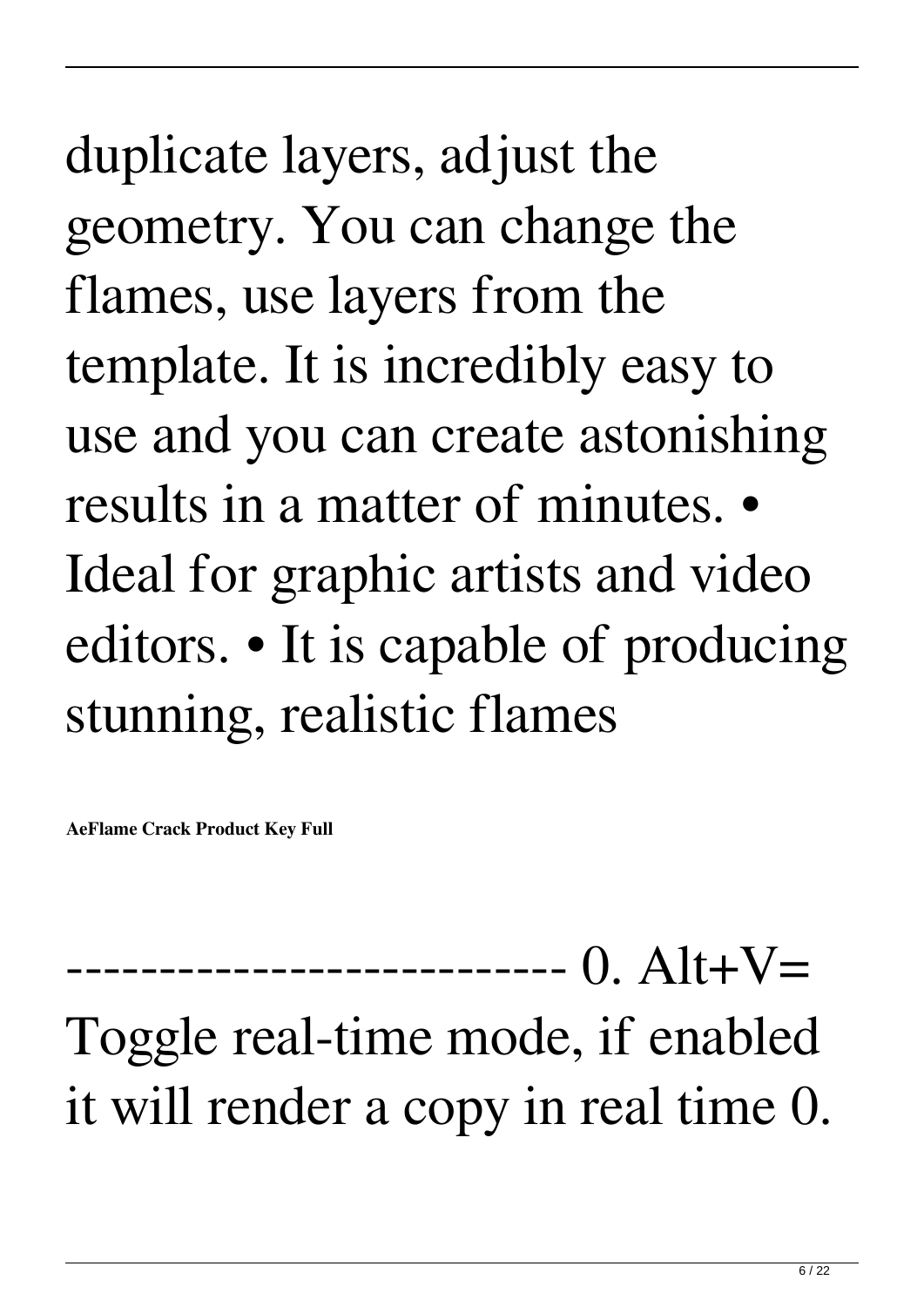Alt+C= Cycle between recursive self-iterations 0. Alt+S= Select fractal parameters 0. Alt+T= Cycle between transparency values. 0 fully transparent, 1 - fully opaque 0. Alt+R= Toggle the rendering of the fractal in real time mode. If enabled a copy will be rendered in real-time and after rendering finished the fractal will be animated in the preview window 0. Alt+I= Toggle fractal iterations. 0  $=$  no self-iterations.  $10 = \text{fully}$ recursive self-iterations 0. F= Frame  $0.$  S = Scale  $0.$  T =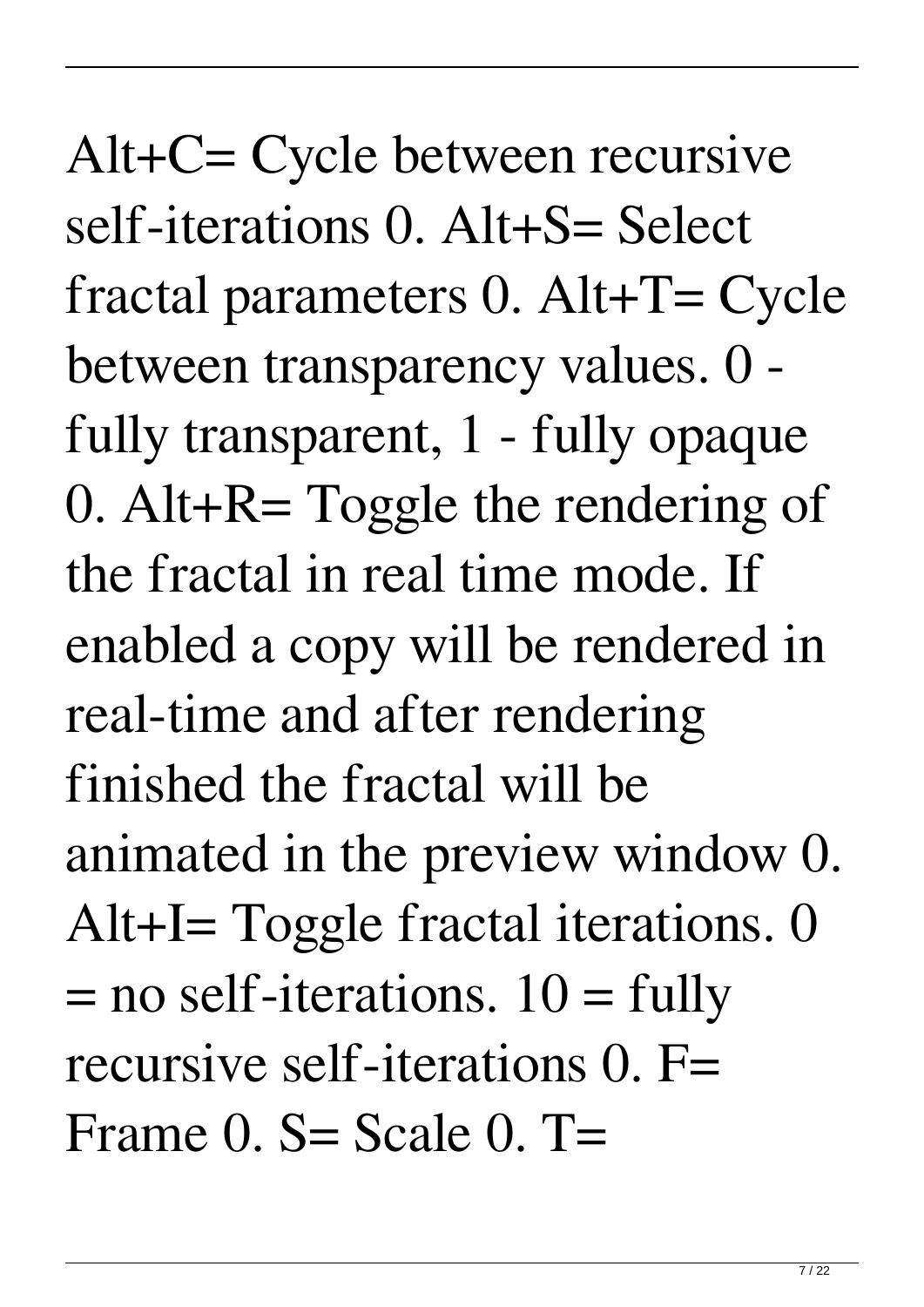Transparency 0. P= Preview opacity 0. Alt+Ctrl+F= Open fractal settings dialog, where you can adjust the fractal parameters 0. Tab= Cycle between properties of the fractal (mask, background, etc) 0. Shift+Tab= Cycle between properties of the mask  $0. V = C$ ycle between properties of the luminance (lightness) of the fractal 0. Alt+F= Open the flame fractal parameters dialog 0. Ctrl+Tab= Cycle between properties of the background 0. Shift+Ctrl+Tab= Cycle between properties of the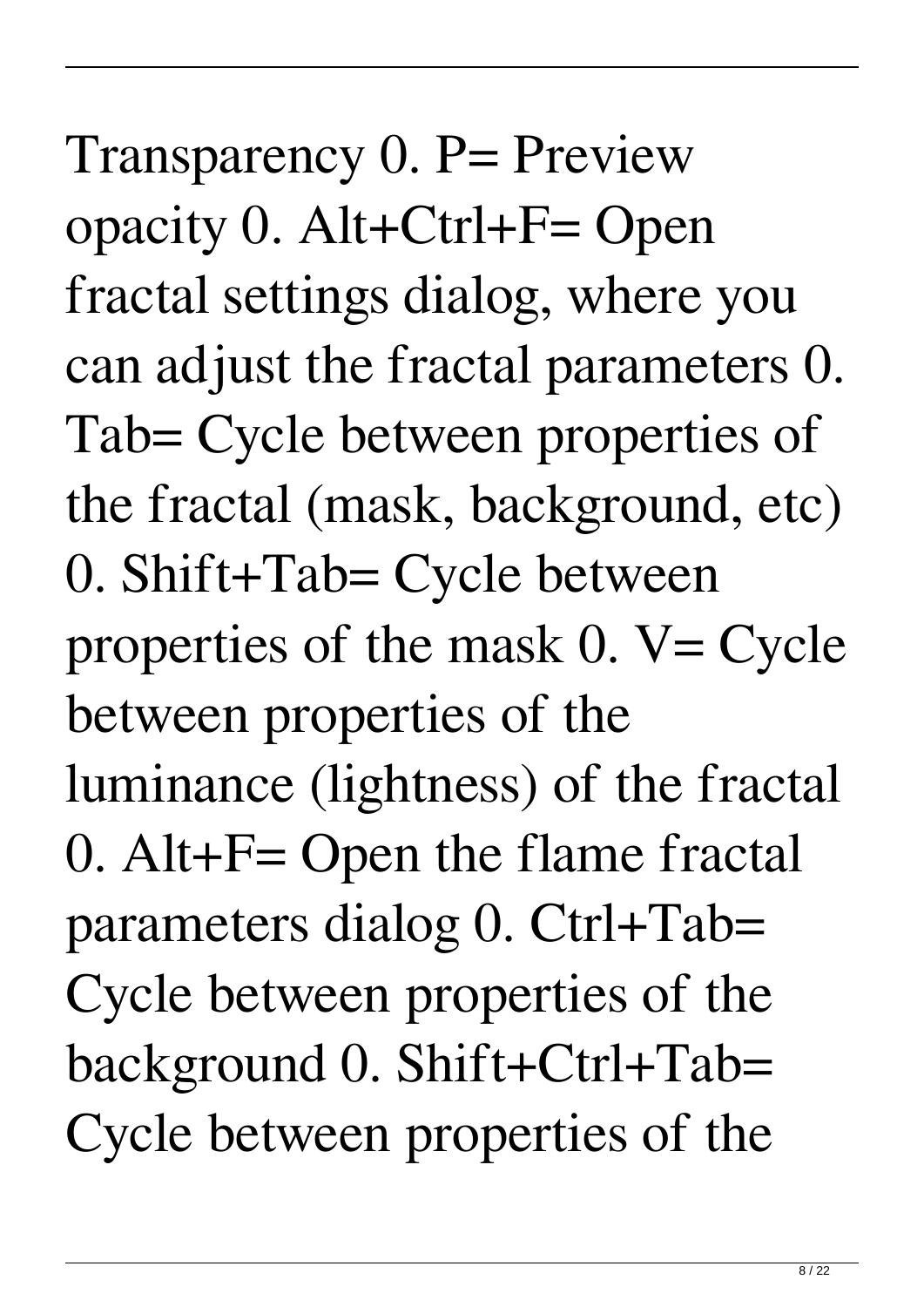flame 0.  $Alt+F1=$  Open the flame morph settings dialog 0. F2= Open the flame morph settings dialog 0. Ctrl+F2= Cycle between morph animations 0. F3= Play morph animations 0. Ctrl+F3= Cycle between morph fading animations 0. F4= Stacks morph animation 0. Ctrl+F4= Switch between morph animations 0. Shift+Alt+Tab= Cycle between morph lighting animations 0. Shift+F3= Cycle between morph fading animations 0. Shift+Ctrl+F3= Cycle between morph lighting animations 0.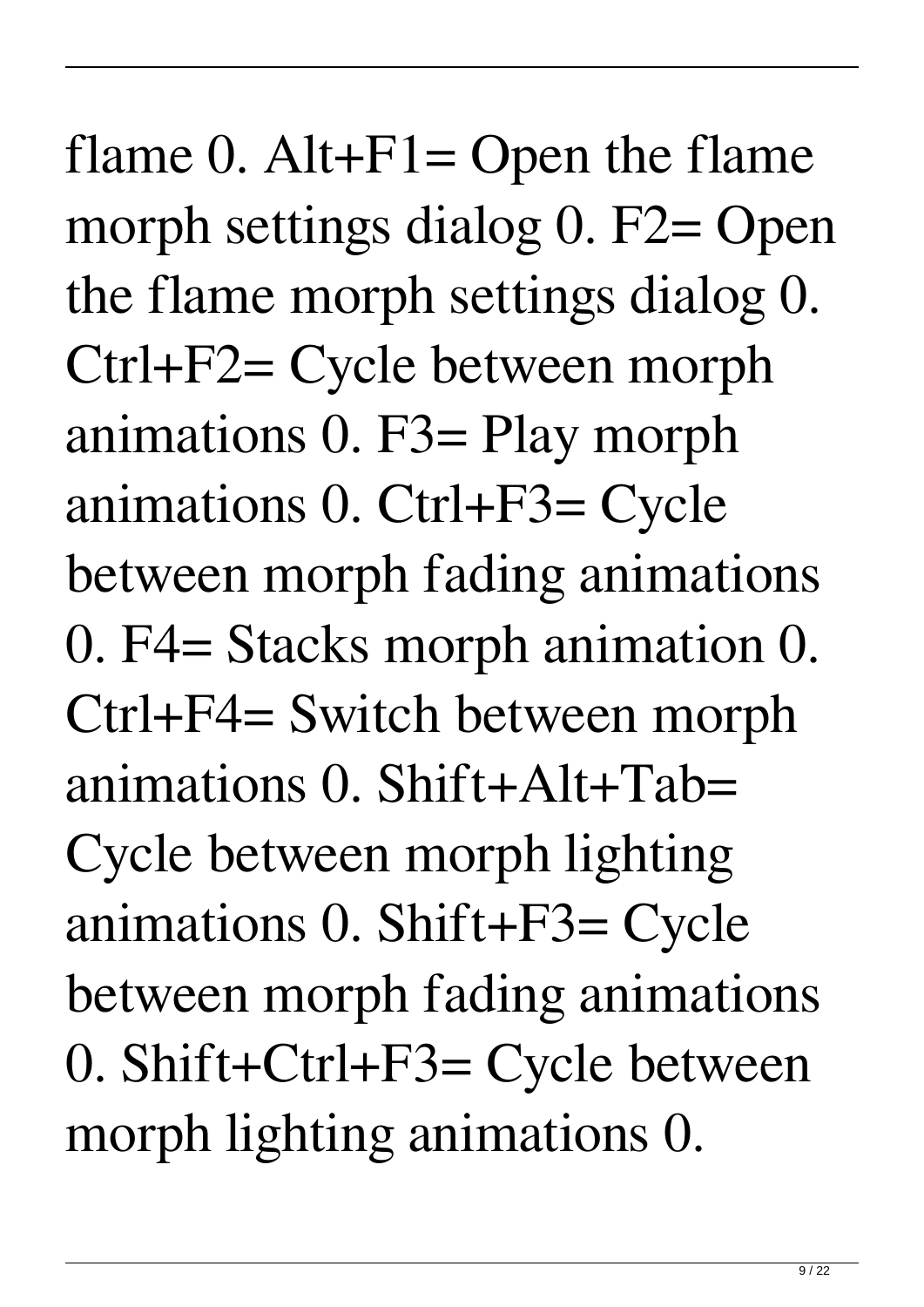Shift+Alt+F4= Switch between morph animations 0. Shift+F4= Cycle between morph fading animations 0. Alt+Tab= Toggle state of the browser 0.  $Alt + F1 =$ Open the browser settings dialog 0. Alt+Ctrl+Tab= Cycle between browser properties 0. Alt+Shift+Tab= Cycle between browser properties 0. Ctrl+Tab= Cycle between properties of the text layer 0. Shift+Ctrl+Tab= Cycle 77a5ca646e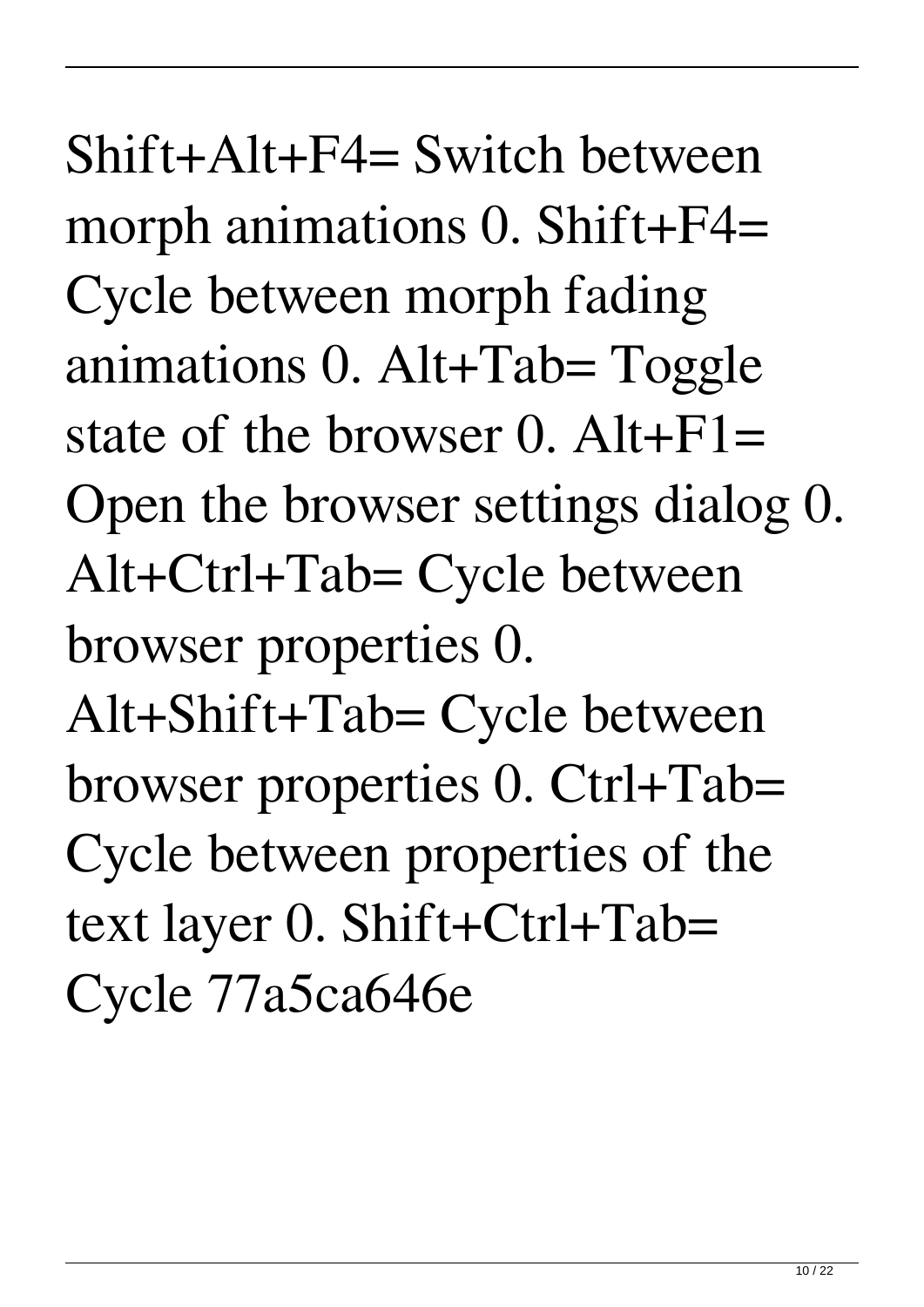# Yevhen Aleksandrovich Leontiev (1933 - 1988) The Golden Chamber Great Patriotic War (War of the Soviet Union) Category:1933 births Category:1988 deaths Category:20th-century essayists Category:20th-century poetsBy Janita Kanaly CHICAGO (Reuters) - Police on Wednesday released more information on the executionstyle slaying of an 11-year-old boy that underscored the dangers of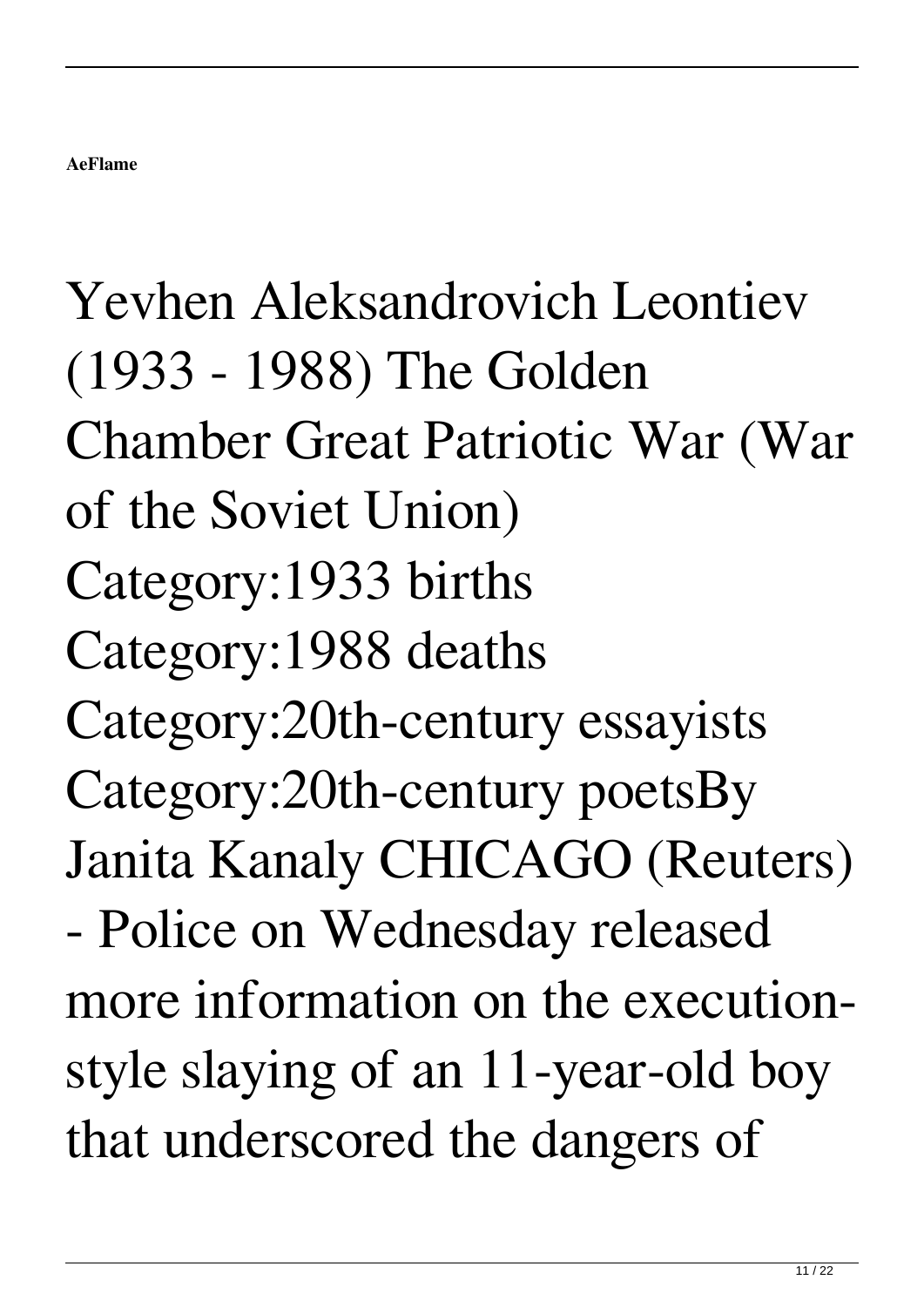Chicago's violence and spawned a national debate over police tactics. The shooting, which Chicago's top prosecutor said was the first of its kind in the city since the late 1960s, has led police to change their stance on such deaths as a way of deterring similar crimes. It also added to the pressure on Chicago Mayor Rahm Emanuel, who faces an election in February, to curb crime in his third and final term. The assailant, a 15-year-old Chicago student who is not a suspect in the shooting, was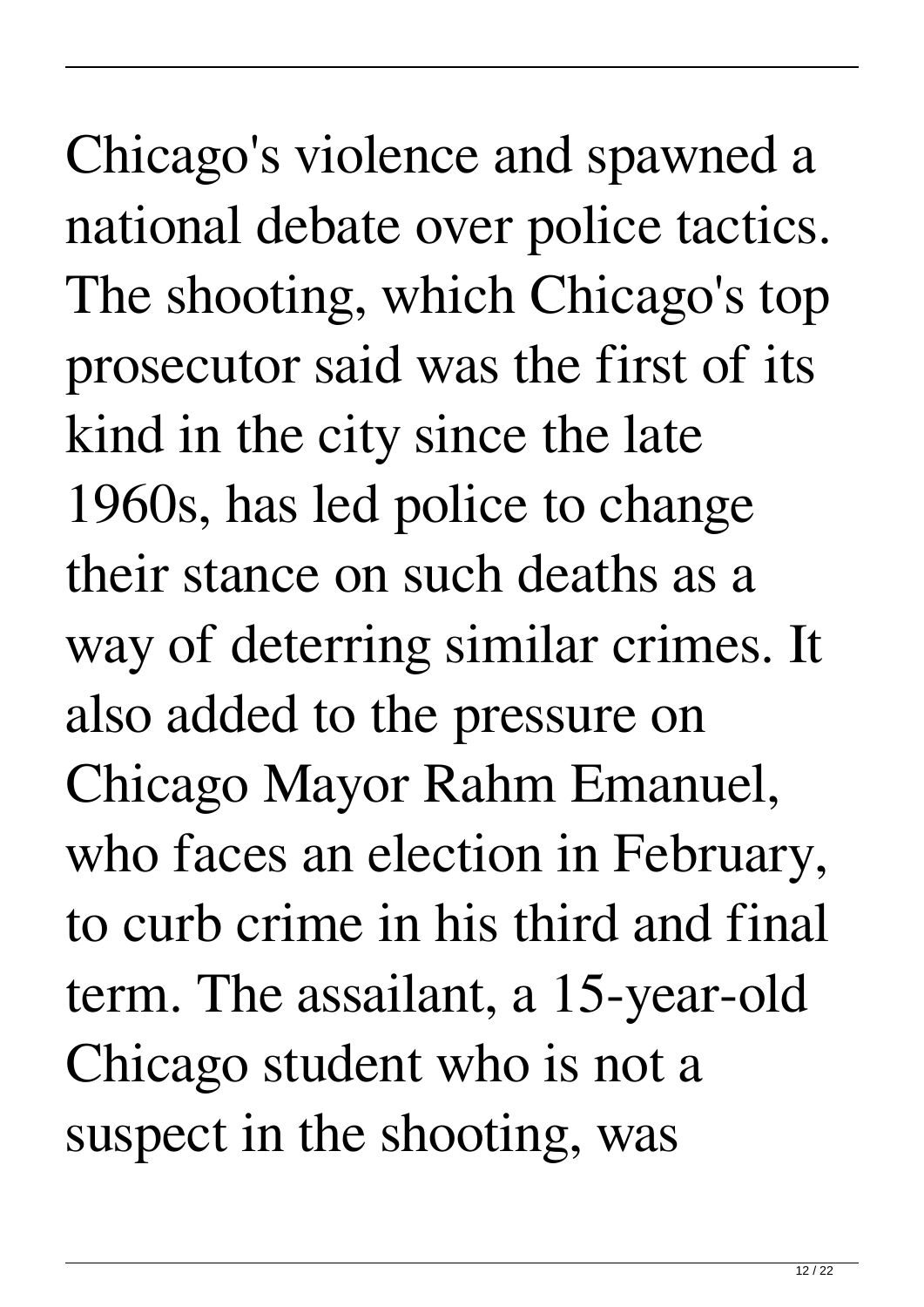charged with murder, said Chicago Police spokesman Anthony Guglielmi. He said a prosecutor would formally charge the teen, who had been held in juvenile detention since the killing, by Wednesday evening. Police say the victim, Nathaniel Owens, was shot by the suspect, who had followed him from school to a northwest neighborhood after he had been pulled out of class for fighting. Owens' father, Henry Owens, told a news conference the boy had been sitting on a stoop waiting for a bus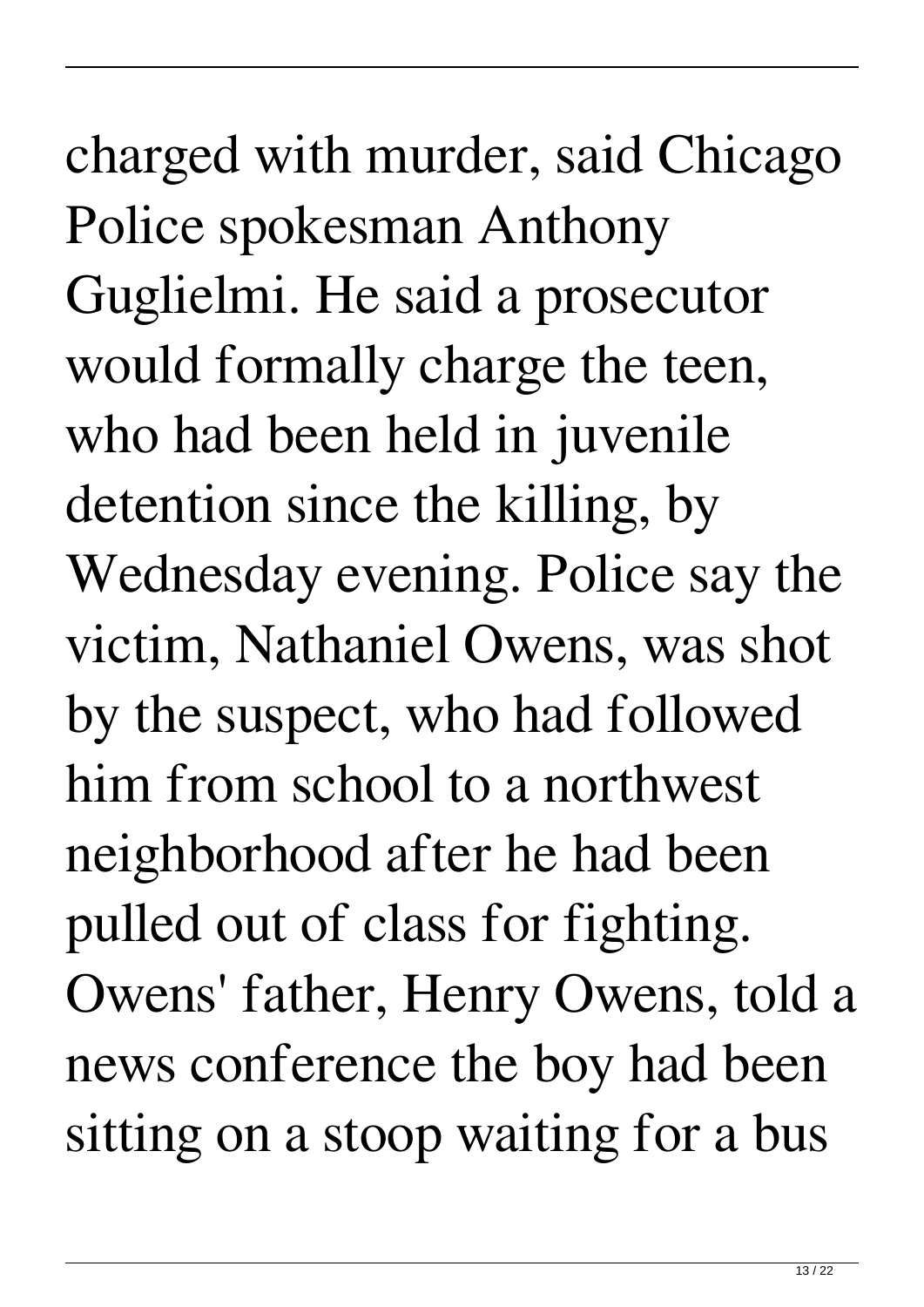when he and his mother were attacked in their front yard by a gang of about six teenagers. "He didn't have to fight them. He didn't have to run," Henry Owens said. Police said the teenagers were following Nathaniel when they pulled out a gun and fired six shots into his body and his mother's face as they approached them. The murder weapon was recovered at the scene and Henry Owens said his son had been looking for a gun to protect himself after seeing several people on the street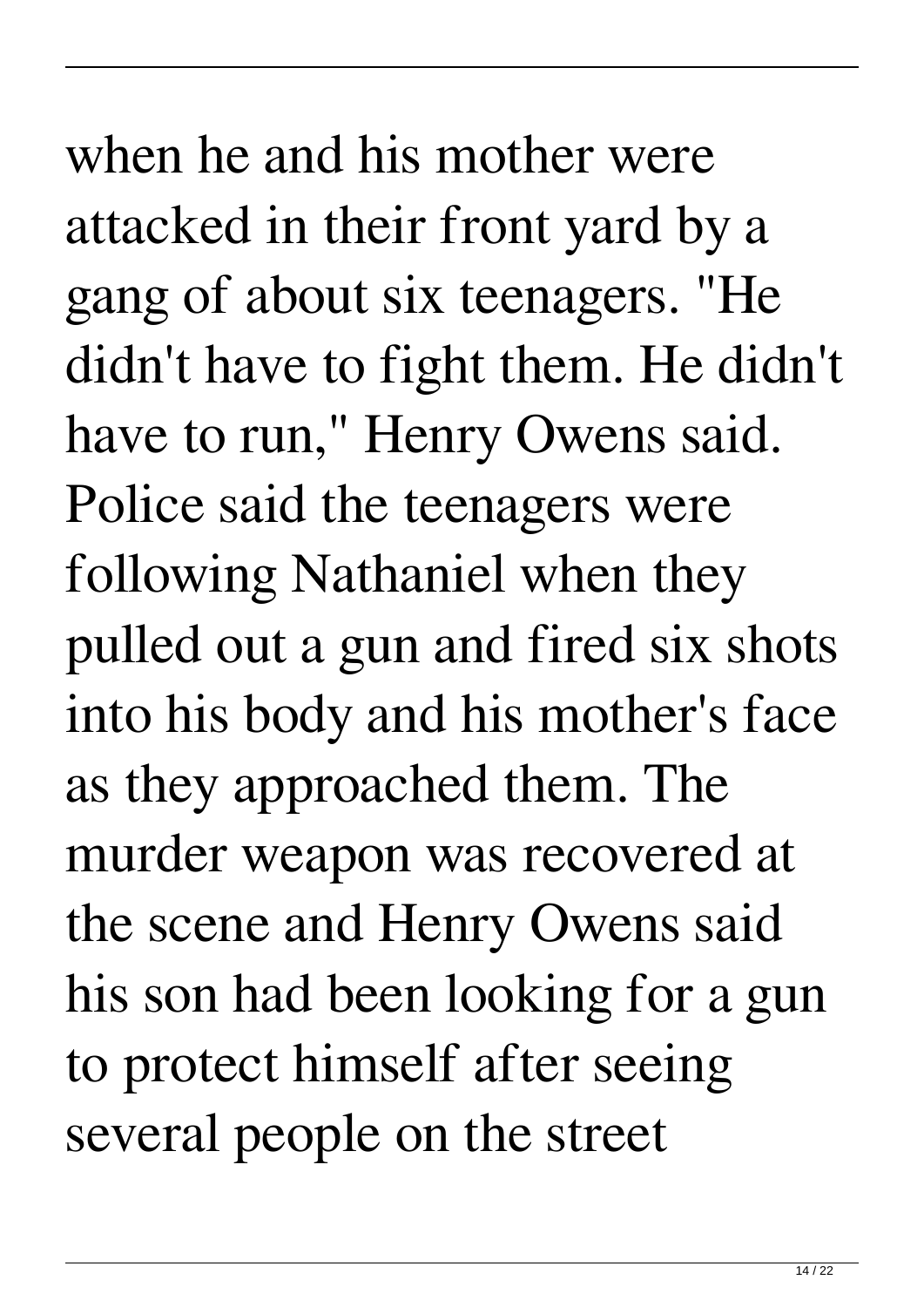fighting. "I tried to get him to stop doing that. He didn't listen. I told him, 'Come on, man. You don't have to do that. Let's walk home. Let's get on the bus,'" he said. HIGHLIGHTS OF CASE Chicago Police Superintendent Garry McCarthy told reporters the incident was "disturbing" and called for more reform

**What's New in the AeFlame?**

## The name of this plugin is AeFlame. It is a plugin designed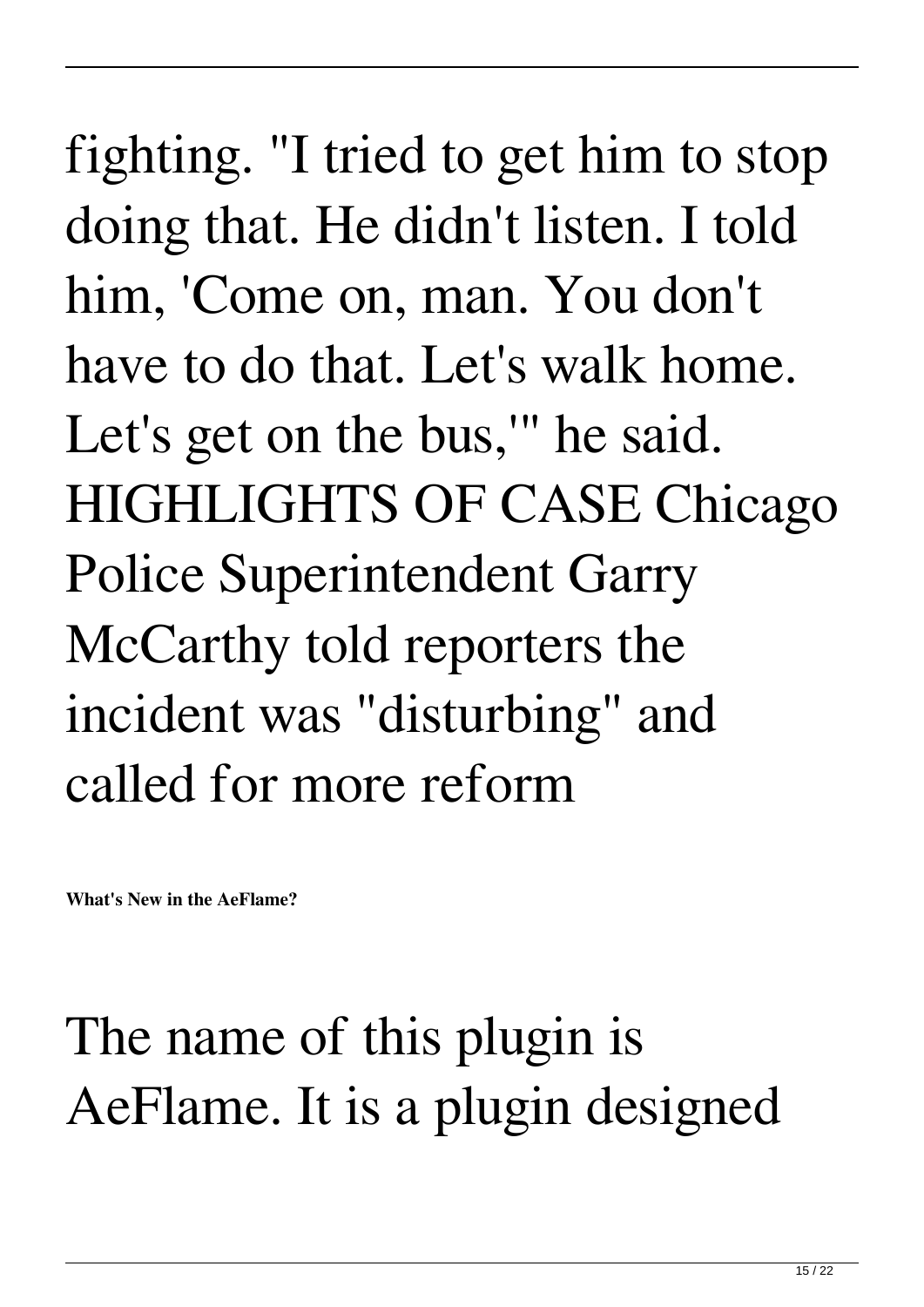for use in Adobe After Effects. This is the same version of the plugin that is released on the site of Enno Hagen. For a better understanding of the following text, it is important to know that the code in Enno's plugin is based on his university work. The name of this plugin is AeFlame. It is a plugin designed for use in Adobe After Effects. This is the same version of the plugin that is released on the site of Enno Hagen. For a better understanding of the following text, it is important to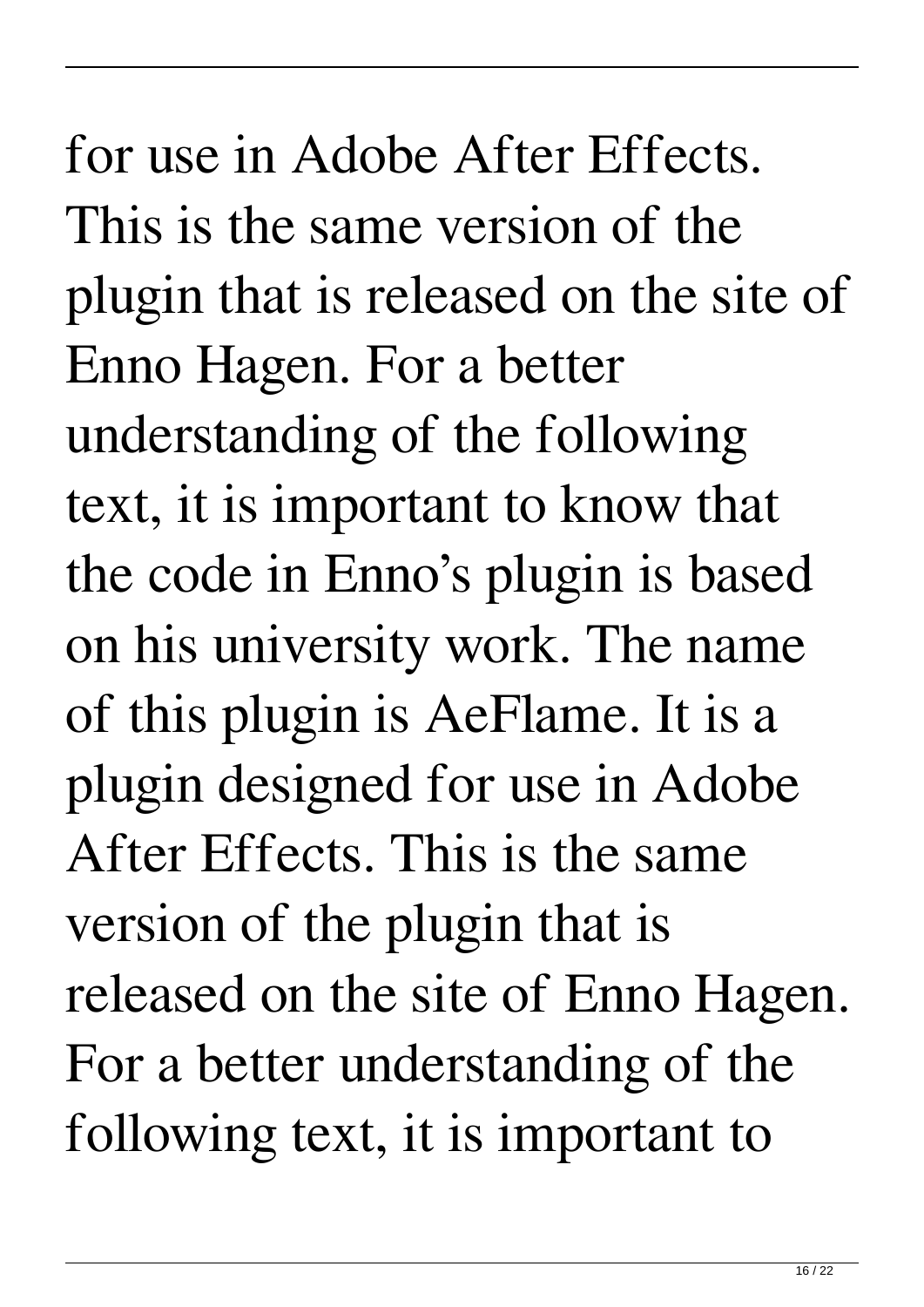know that the code in Enno's plugin is based on his university work. Feature highlights: \* You can use it to create awesome fractals \* The fractals can be animated into each other \* You can download and install this plugin from this page at any time \* The plug-in is free for use \* It is free for distribution in its source form  $*$  If you are really into this plugin, you can read more about it at the site of Enno Hagen. Introduction: The simplest way of describing the properties of AeFlame is by saying that it is an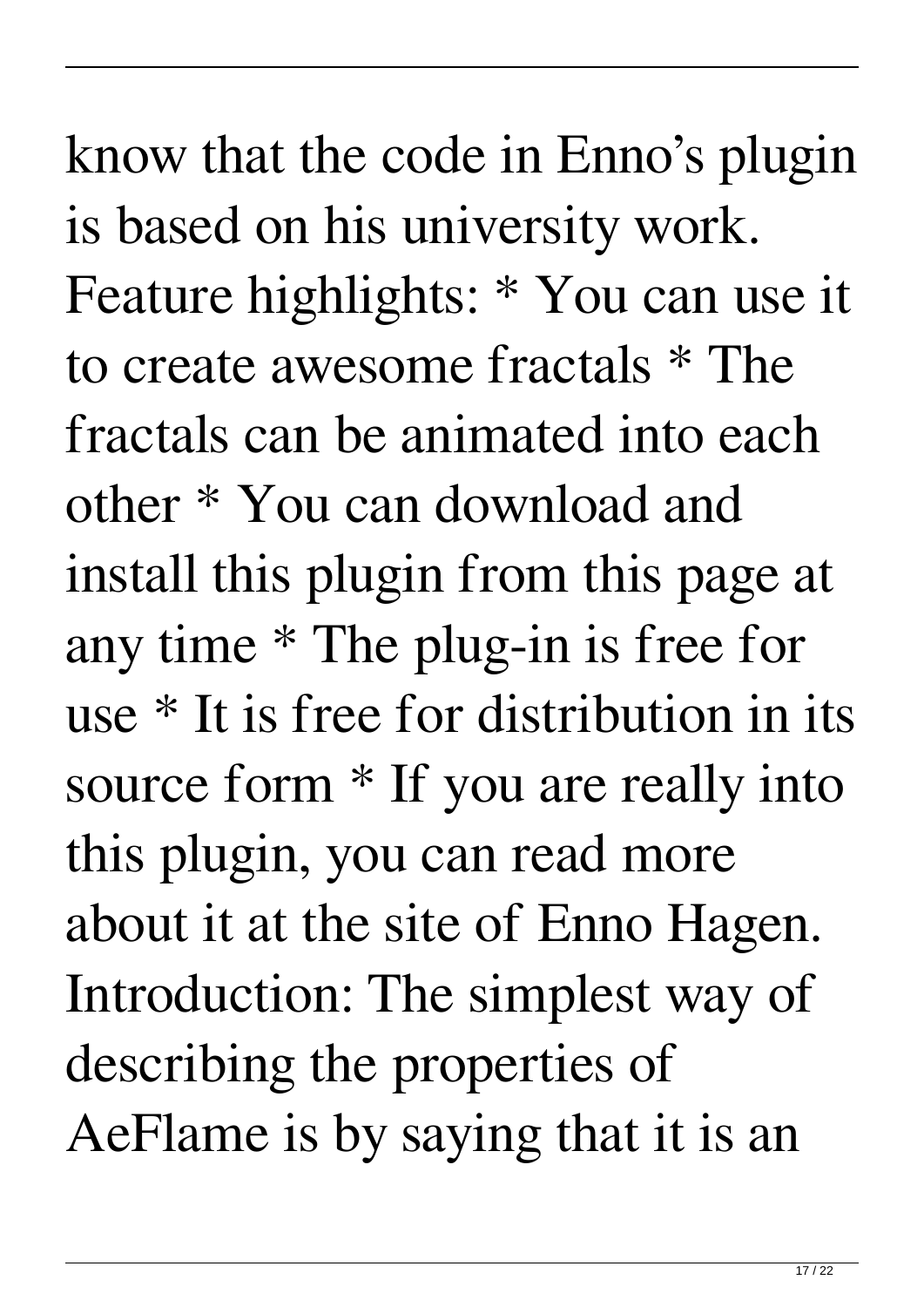animation-generating tool for those who create cosmic recursive fractals. There are a number of reasons why you should use AeFlame. These include: \* You can use it to create awesome fractals \* The fractals can be animated into each other \* You can download and install this plugin from this page at any time \* The plug-in is free for use \* It is free for distribution in its source form If you are really into this plugin, you can read more about it at the site of Enno Hagen. Download: If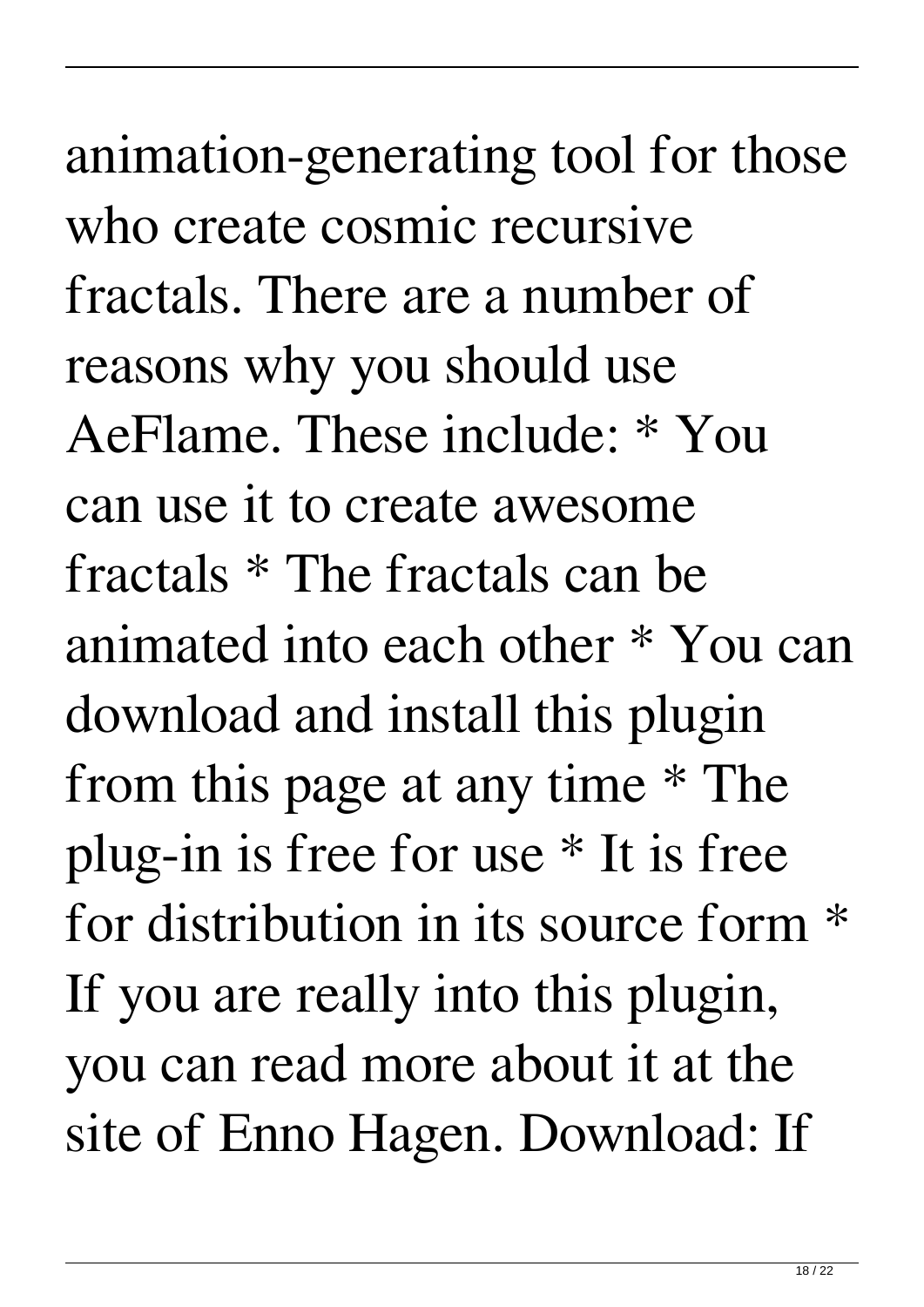you have not already downloaded AeFlame, please do so by following the instructions here. Installation: Please download the plugin file, "AeFlame.plugin". If you have an operating system that is compatible with the version of Adobe After Effects to which you are accustomed, then you are ready to install the plugin. If you are using a different operating system, please obtain a copy of After Effects. Please download the plugin file, "AeFlame.plugin". If you have an operating system that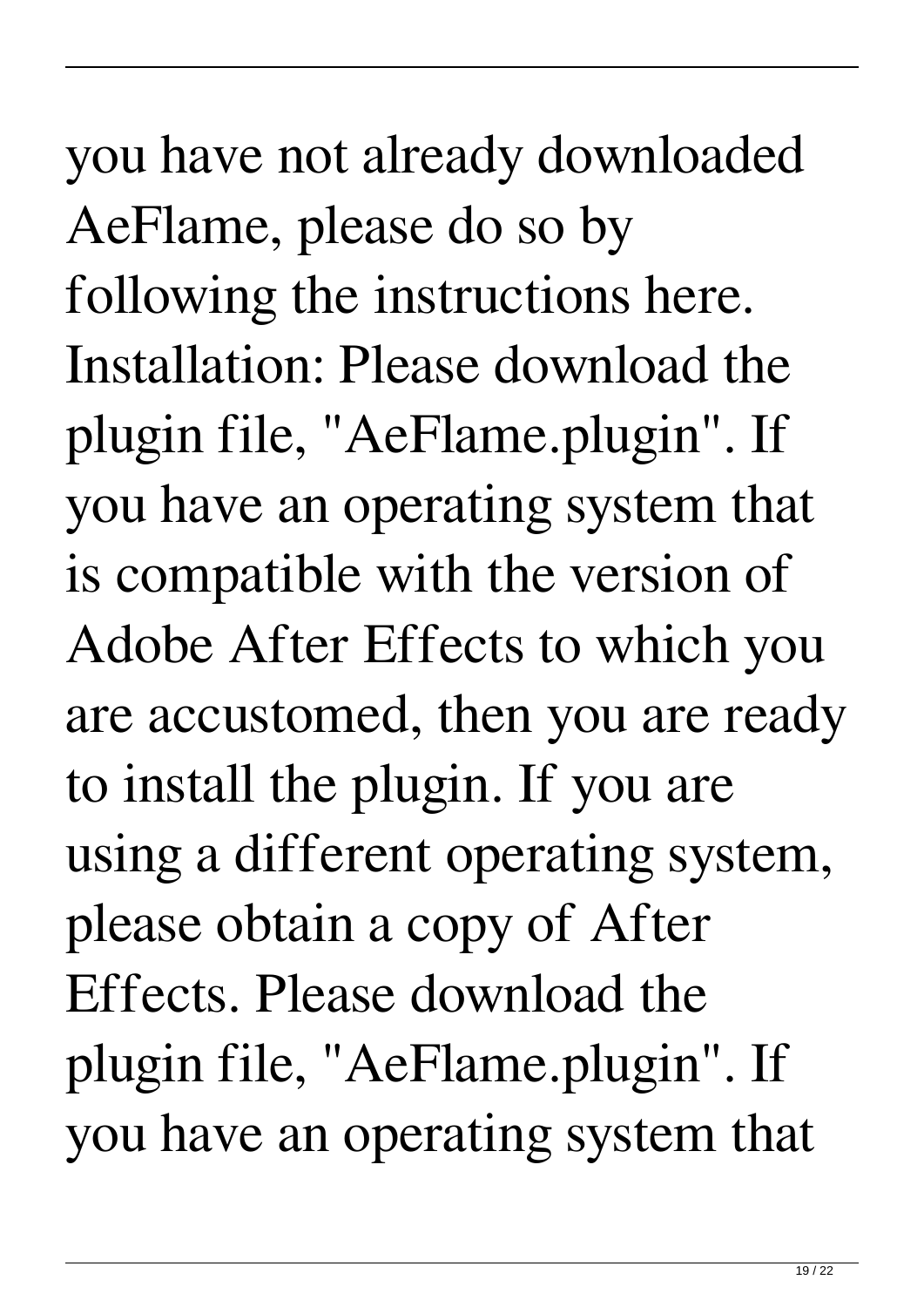is compatible with the version of Adobe After Effects to which you are accustomed, then you are ready to install the plugin. If you are using a different operating system, please obtain a copy of After Effects. Troubleshooting: If you find that you cannot install this plugin, the most likely reason is that you have a macro virus. To avoid this, you can either use an anti-virus program or unzip the plugin and double-click on the "AeFlame.plugin" file. If you find that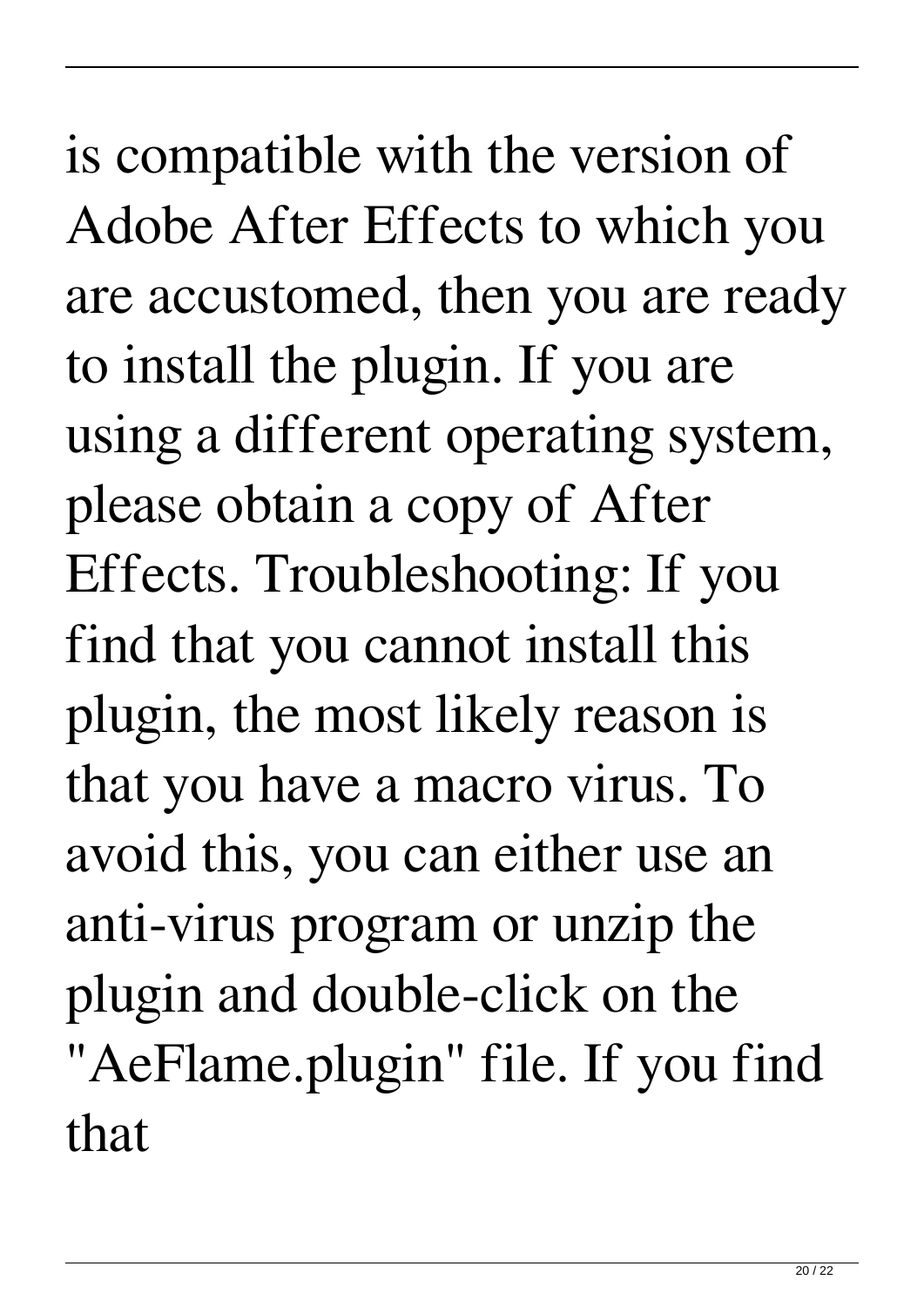# Important! This add-on works with the 1.2.2 version of Minecraft. Minecraft requires a bit more than just your average PC to run. To get the best experience, you need to be running Windows 7, Windows 8 or Windows 10. You need an Intel or AMD CPU with a clock speed of at least 3.0 GHz. A Core 2 Duo 2.2 GHz or higher will be fine. You also need to have 4 GB of RAM. You need a graphics card that is capable of at least DirectX